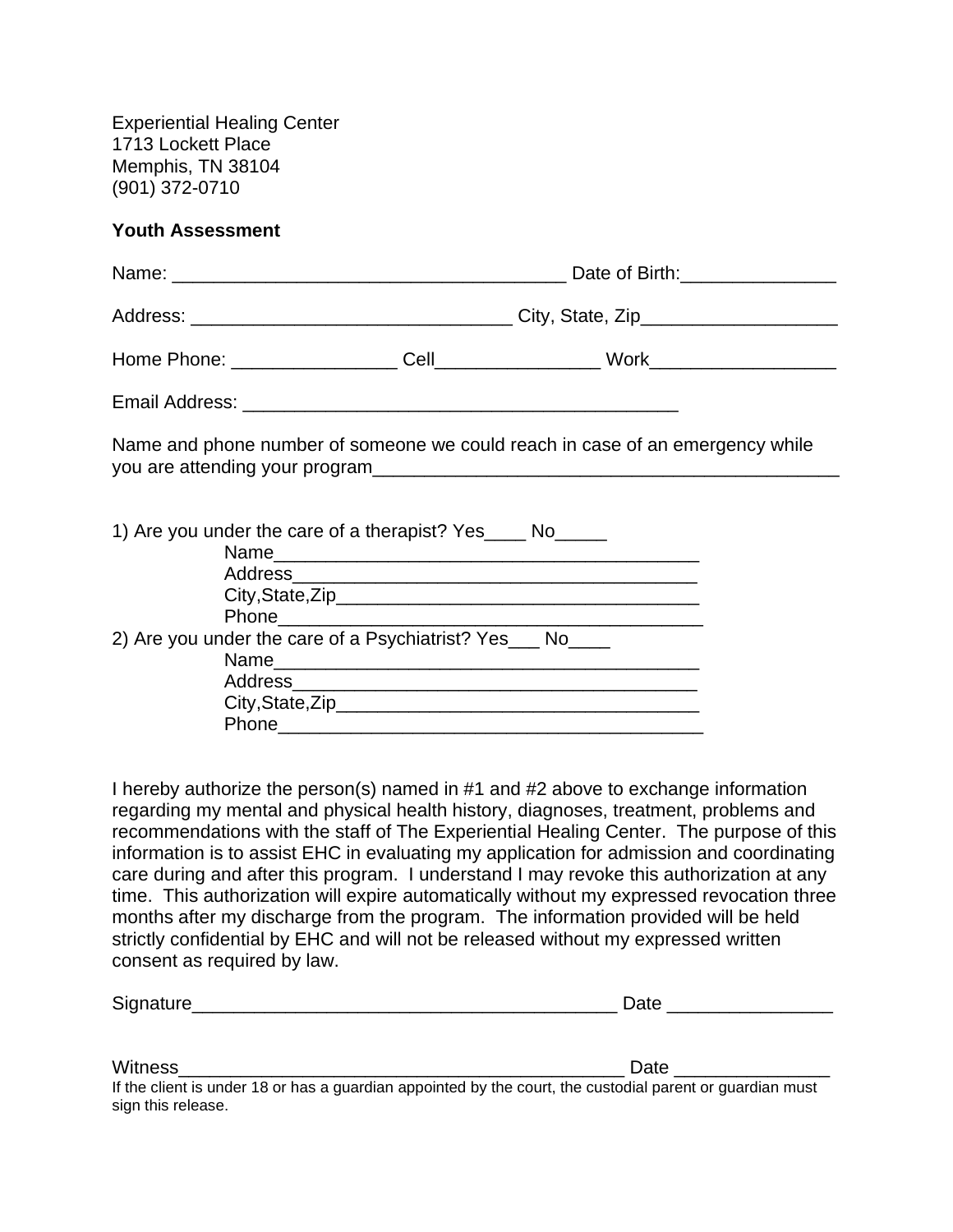YOUTH PSYCHOSOCIAL ASSESSMENT

| <b>SECTION I: IDENTIFYING INFORMATION</b> |  |  |
|-------------------------------------------|--|--|
|                                           |  |  |
|                                           |  |  |
|                                           |  |  |
|                                           |  |  |
|                                           |  |  |
|                                           |  |  |
|                                           |  |  |
|                                           |  |  |
|                                           |  |  |
|                                           |  |  |
|                                           |  |  |

PRESENTING PROBLEMS AND SYMPTOMS: (What would you like to work on? Or, for parents, what would you say are your child's needs?)

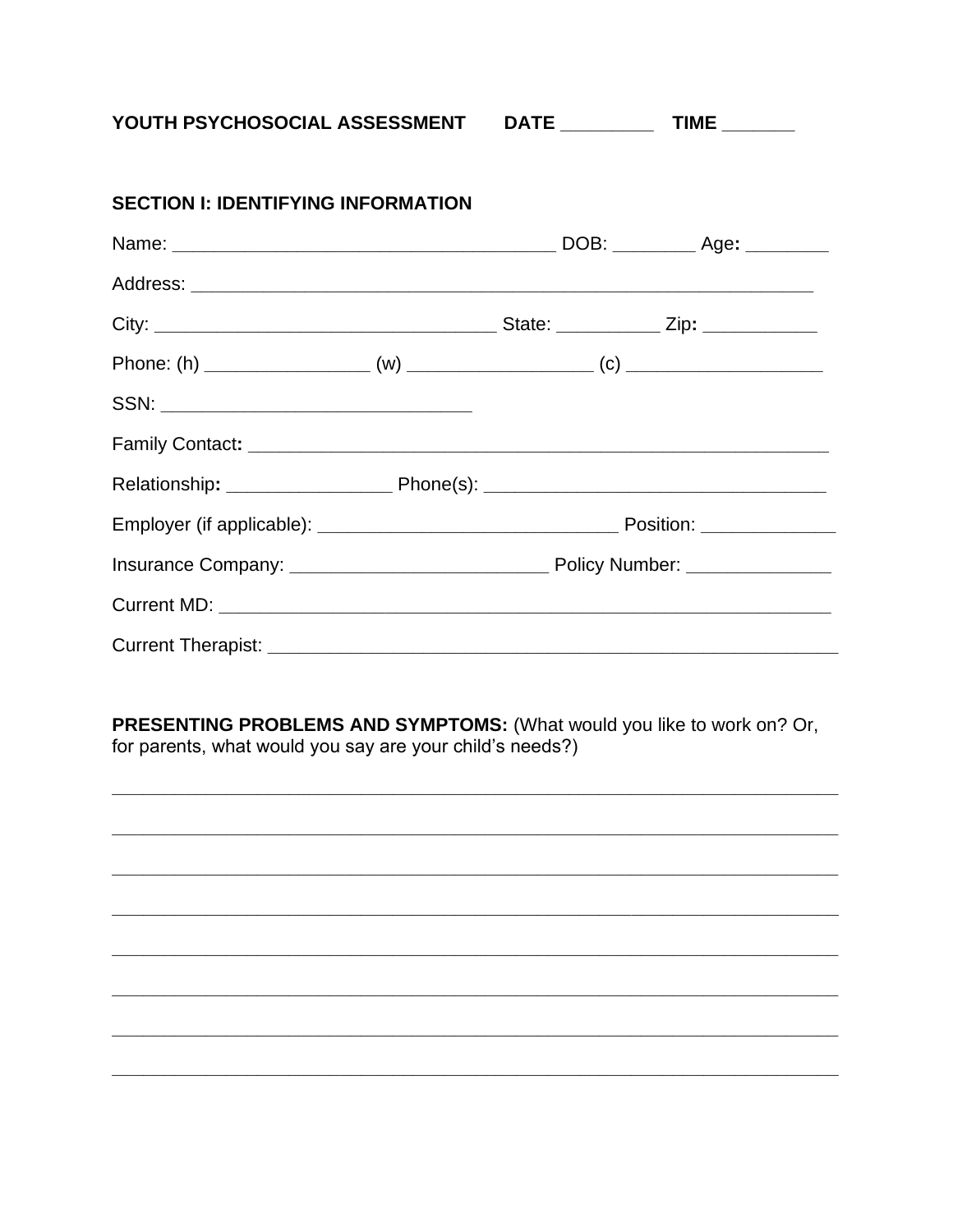**CURRENT BIOPSYCHOSOCIAL STRESSORS:** (include any that are a priority for intervention. Educational, vocational, activities of daily living, recreation, social supports, current living situation, income, family, etc) \_\_\_\_\_\_\_\_\_\_\_\_\_\_\_\_\_\_\_\_\_\_\_\_

### **EDUCATION / JOB TRAINING:**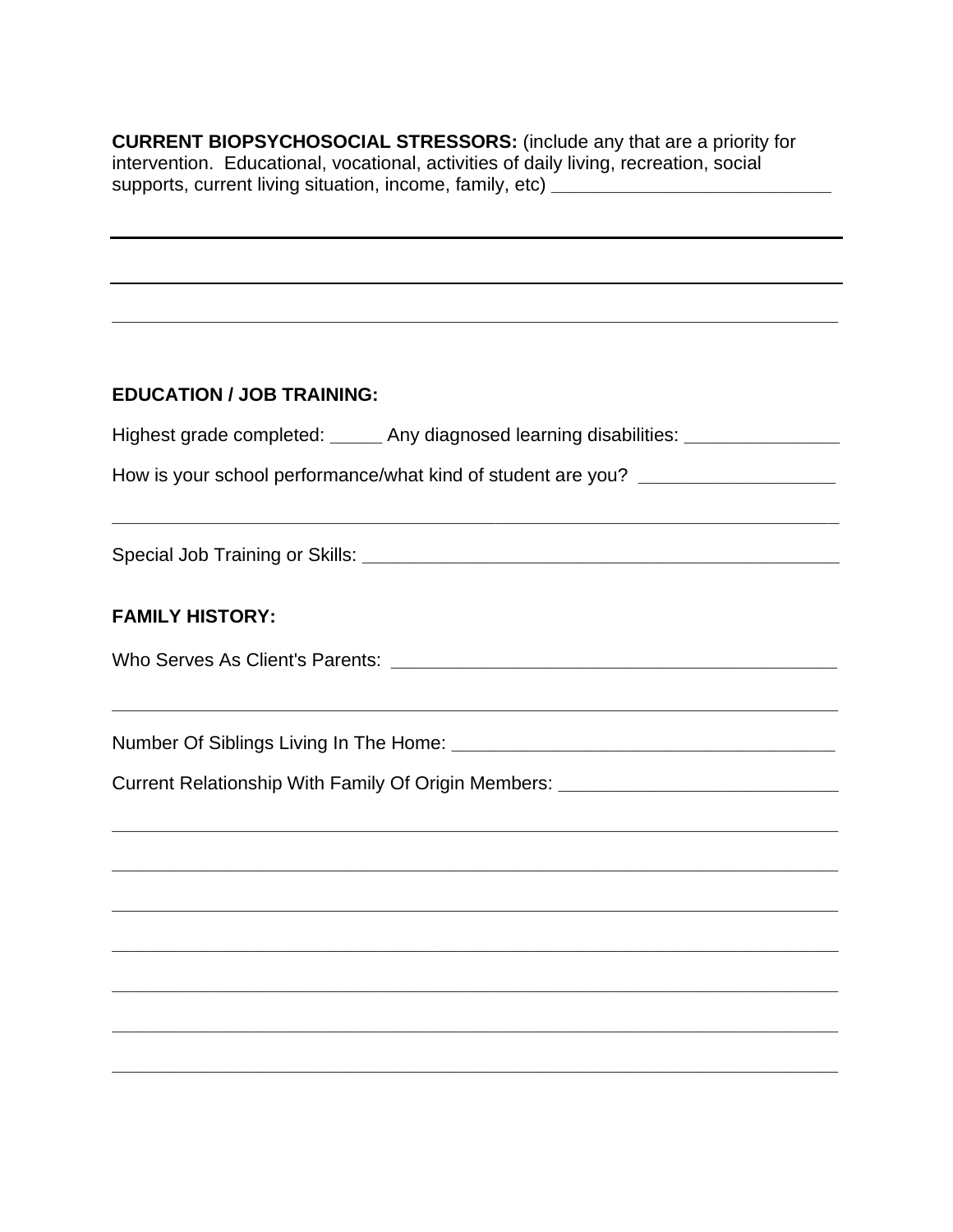Memories Of Significant Events During Childhood and/or Adolescence (include any physical, emotional or sexual abuse, addictive diseases, separation/divorce, death, abandonment, and outstanding memories): **\_\_\_\_\_\_\_\_\_\_\_\_\_\_\_\_\_\_\_\_\_\_\_\_\_\_\_\_\_\_\_\_\_\_\_\_\_\_\_\_\_\_\_\_\_\_\_\_\_\_\_\_\_\_\_\_\_\_\_\_\_\_\_\_\_\_\_\_\_\_ \_\_\_\_\_\_\_\_\_\_\_\_\_\_\_\_\_\_\_\_\_\_\_\_\_\_\_\_\_\_\_\_\_\_\_\_\_\_\_\_\_\_\_\_\_\_\_\_\_\_\_\_\_\_\_\_\_\_\_\_\_\_\_\_\_\_\_\_\_\_ \_\_\_\_\_\_\_\_\_\_\_\_\_\_\_\_\_\_\_\_\_\_\_\_\_\_\_\_\_\_\_\_\_\_\_\_\_\_\_\_\_\_\_\_\_\_\_\_\_\_\_\_\_\_\_\_\_\_\_\_\_\_\_\_\_\_\_\_\_\_ \_\_\_\_\_\_\_\_\_\_\_\_\_\_\_\_\_\_\_\_\_\_\_\_\_\_\_\_\_\_\_\_\_\_\_\_\_\_\_\_\_\_\_\_\_\_\_\_\_\_\_\_\_\_\_\_\_\_\_\_\_\_\_\_\_\_\_\_\_\_** Is there anyone you would like to potentially be involved in your treatment? **\_\_\_\_\_\_\_\_\_\_\_\_\_\_\_\_\_\_\_\_\_\_\_\_\_\_\_\_\_\_\_\_\_\_\_\_\_\_\_\_\_\_\_\_\_\_\_\_\_\_\_\_\_\_\_\_\_\_\_\_\_\_\_\_\_\_\_\_\_\_** Is there a history of mental illness or addiction in your family of origin? **\_\_\_\_\_\_\_\_\_\_\_\_\_ \_\_\_\_\_\_\_\_\_\_\_\_\_\_\_\_\_\_\_\_\_\_\_\_\_\_\_\_\_\_\_\_\_\_\_\_\_\_\_\_\_\_\_\_\_\_\_\_\_\_\_\_\_\_\_\_\_\_\_\_\_\_\_\_\_\_\_\_\_\_ \_\_\_\_\_\_\_\_\_\_\_\_\_\_\_\_\_\_\_\_\_\_\_\_\_\_\_\_\_\_\_\_\_\_\_\_\_\_\_\_\_\_\_\_\_\_\_\_\_\_\_\_\_\_\_\_\_\_\_\_\_\_\_\_\_\_\_\_\_\_** Yes No History of Sexual Abuse: **\_\_\_\_\_\_\_\_\_\_\_\_\_\_\_\_\_\_\_\_\_\_\_\_\_\_\_\_\_\_\_\_\_\_\_\_\_\_** When: **Latter By Whom: Whom: Whom: When: When: When: Whom: Whom: Whom: Whom: Whom: Whom: Whom: Whom: Whom: Whom: Whom: Whom: Whom: Whom: Whom: Whom: Whom: Whom: Whom: Whom:** Reported: **\_\_** yes **\_\_** no. Explain: **\_\_\_\_\_\_\_\_\_\_\_\_\_\_\_\_\_\_\_\_\_\_\_\_\_\_\_\_\_\_\_\_** Yes No History of Physical Abuse: **\_\_\_\_\_\_\_\_\_\_\_\_\_\_\_\_\_\_\_\_\_\_\_\_\_\_\_\_\_\_\_\_\_\_\_\_\_** When: **Latter By Whom: Whom: Whom: When: When: When: Whom: Whom: Whom: Whom: Whom: Whom: Whom: Whom: Whom: Whom: Whom: Whom: Whom: Whom: Whom: Whom: Whom: Whom: Whom: Whom:** Reported: **\_\_** yes **\_\_** no. Explain: **\_\_\_\_\_\_\_\_\_\_\_\_\_\_\_\_\_\_\_\_\_\_\_\_\_\_\_\_\_\_\_ CURRENT FUNCTIONING** (Rate your level of functioning in each area) Family **Family Family Example 3** Good **Moderate** Severe Relationship w/Partner / Friends **Good** Moderate Severe Housing/Finances **Exercise Exercise Cood** Moderate Severe Work/School/Community \_\_\_\_\_\_\_\_\_\_\_\_\_\_Good \_\_\_\_Moderate \_\_\_Severe **Explain \_\_\_\_\_\_\_\_\_\_\_\_\_\_\_\_\_\_\_\_\_\_\_\_\_\_\_\_\_\_\_\_\_\_\_\_\_\_\_\_\_\_\_\_\_\_\_\_\_\_\_\_\_\_\_\_\_\_\_\_\_\_\_\_\_\_\_\_\_\_**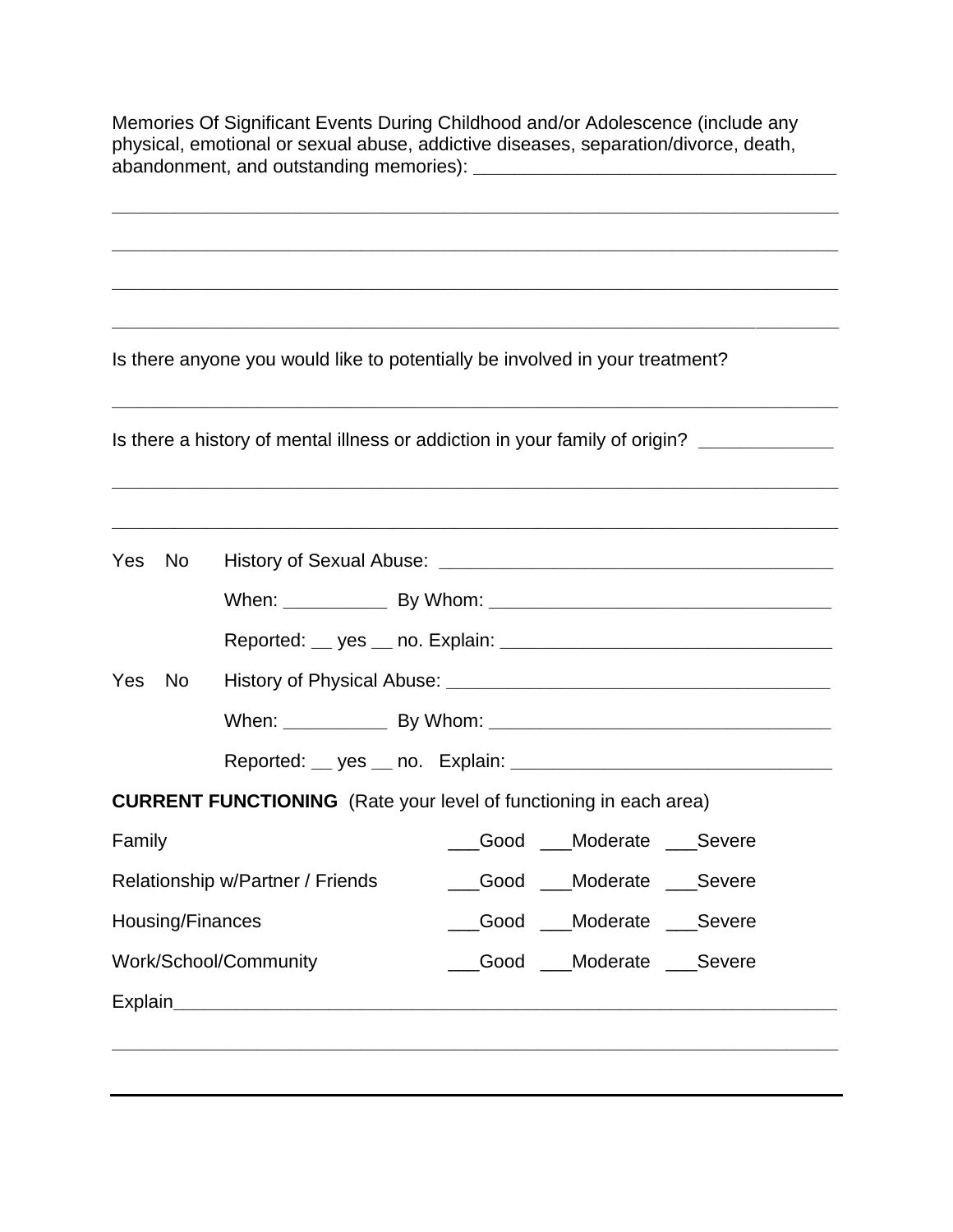### **CULTURAL/SPIRITUAL INFLUENCES**

Ethnicity **Ethnicity Exercise Ethnicity** 

Are there spiritual or religious beliefs important to you to consider in treatment?

Are there any cultural, ethnic, or minority identity issues to consider in treatment?

| Do you speak a language other than English as your primary language? ___Yes ___No |  |  |  |
|-----------------------------------------------------------------------------------|--|--|--|
|                                                                                   |  |  |  |

| If Yes, what language? |  |
|------------------------|--|
|------------------------|--|

|  |  |  |  | What do you do for fun/hobby/recreation? |
|--|--|--|--|------------------------------------------|
|--|--|--|--|------------------------------------------|

What do you feel are your greatest strengths? (Or, for parents, your child's greatest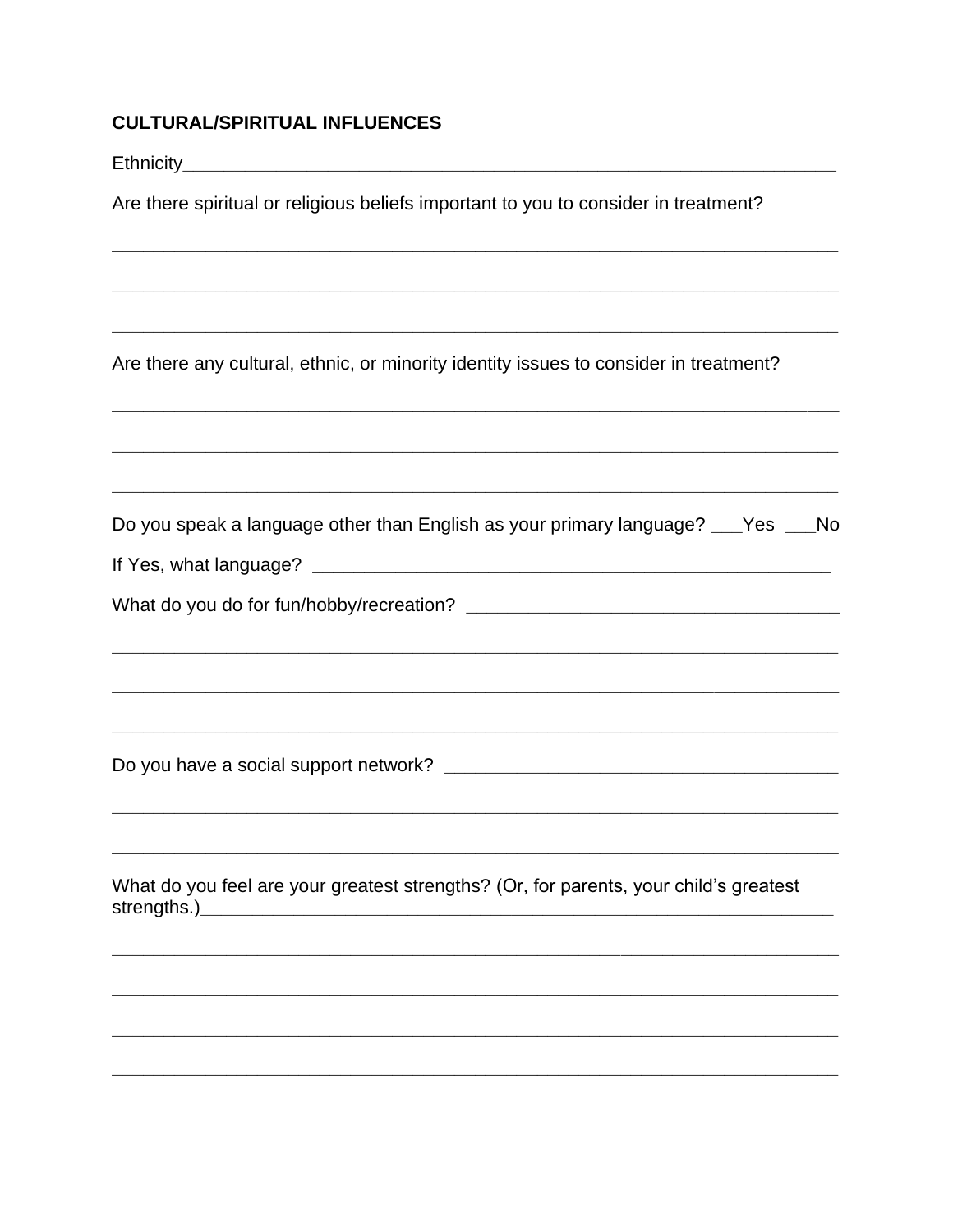## **CHILD BEHAVIOR CHECKLIST**

Please indicate with **a check** any behaviors you have experienced in the past **six months.** Any behaviors for which there is a **history,** but are not being experienced currently, please indicate with **Hx.** (For parents, please do the same for any behaviors you have observed in the child.)

| sadness lasting more than 24 hours ______ difficulty making/ keeping friends |                                                        |
|------------------------------------------------------------------------------|--------------------------------------------------------|
| withdrawal                                                                   | does not feel guilty after doing                       |
| solation                                                                     | something wrong                                        |
| refusal to eat                                                               | ______ overly interested in horror movies/<br>gore     |
| ______ major weight fluctuation                                              | ______ sets fires or interested in fire                |
| change in eating patterns                                                    | _______ fighting (physical)                            |
| _____ bedwetting                                                             | ______ verbally aggressive                             |
| ____nightmares                                                               | ______ destruction of property                         |
| _____ difficulty sleeping                                                    | ______ cruelty to animals                              |
| ____ hoarding                                                                | _______ stealing                                       |
| _____ thumb sucking                                                          | ______ poor attitude                                   |
| _____ running away                                                           | ____ difficulty understanding the                      |
| headaches                                                                    | difference between what is real and what<br>is fantasy |
| ______ stomach problems                                                      | __ hears voices or sees things that                    |
| _______ skin problems                                                        | others do not see                                      |
| nausea                                                                       | _____ inappropriate touching of others                 |
| ______ vomiting                                                              | ______ promiscuity                                     |
| ______ fatigue                                                               | _____ sexual abuse of others                           |
| ____ being overly talkative or charming                                      | excessive masturbation                                 |
| ______ affectionate with strangers                                           | __strange bathing or bathroom<br>practices             |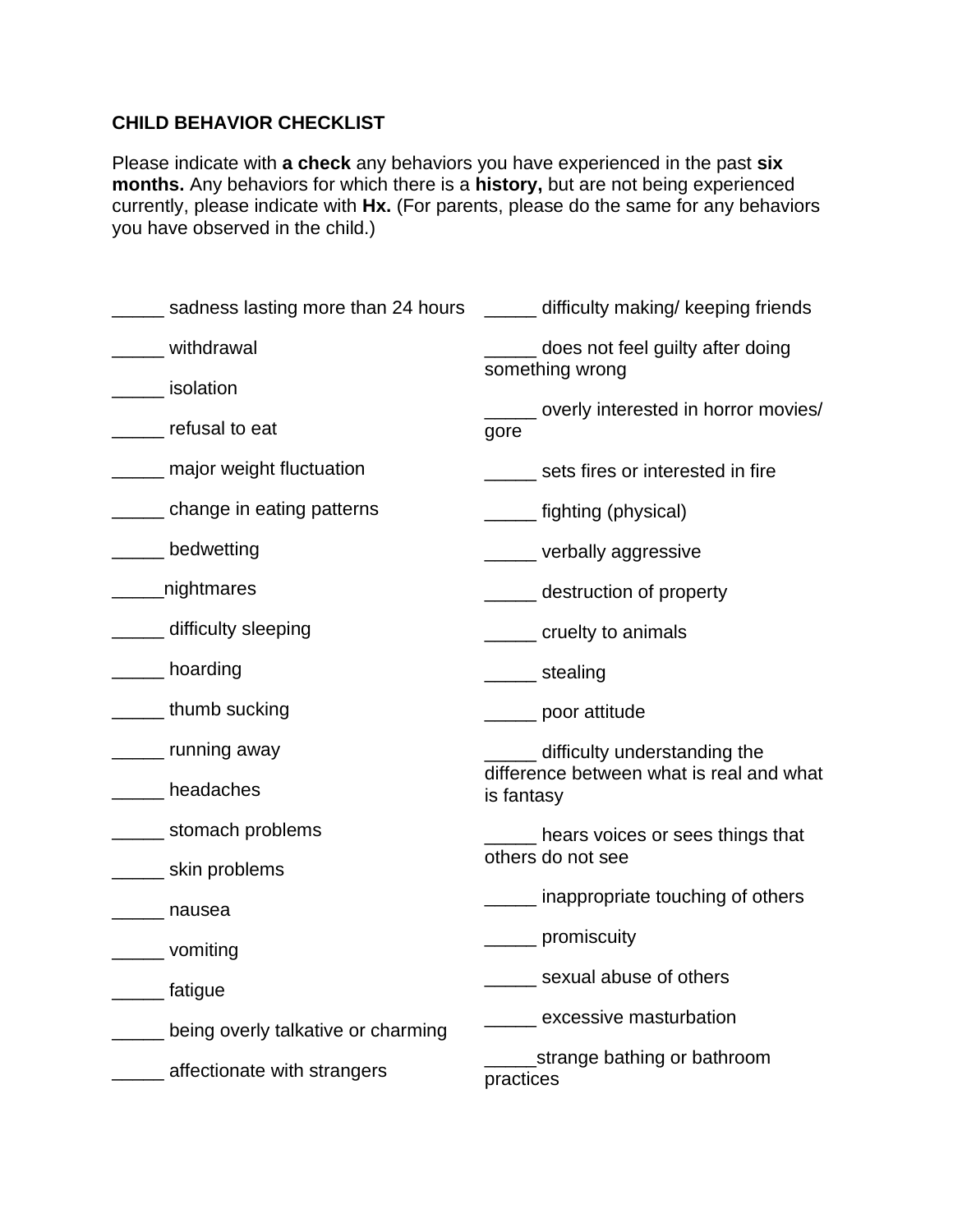| not affectionate to family members/<br>adults close to them | low self-esteem                              |  |  |
|-------------------------------------------------------------|----------------------------------------------|--|--|
| breaking the law                                            | talk of harming self<br>denying all feelings |  |  |
| acting more responsible than<br>typical for his/ her age    | not being able to concentrate                |  |  |
| suicide attempts                                            | educational issues                           |  |  |
| harming self                                                | blocking out memories                        |  |  |

### **LEGAL HISTORY:**

Pending Legal Issues/Status: **\_\_\_\_\_\_\_\_\_\_\_\_\_\_\_\_\_\_\_\_\_\_\_\_\_\_\_\_\_\_\_\_\_\_\_\_\_\_\_\_\_\_\_\_\_\_**

**\_\_\_\_\_\_\_\_\_\_\_\_\_\_\_\_\_\_\_\_\_\_\_\_\_\_\_\_\_\_\_\_\_\_\_\_\_\_\_\_\_\_\_\_\_\_\_\_\_\_\_\_\_\_\_\_\_\_\_\_\_\_\_\_\_\_\_\_\_\_**

**\_\_\_\_\_\_\_\_\_\_\_\_\_\_\_\_\_\_\_\_\_\_\_\_\_\_\_\_\_\_\_\_\_\_\_\_\_\_\_\_\_\_\_\_\_\_\_\_\_\_\_\_\_\_\_\_\_\_\_\_\_\_\_\_\_\_\_\_\_\_**

**\_\_\_\_\_\_\_\_\_\_\_\_\_\_\_\_\_\_\_\_\_\_\_\_\_\_\_\_\_\_\_\_\_\_\_\_\_\_\_\_\_\_\_\_\_\_\_\_\_\_\_\_\_\_\_\_\_\_\_\_\_\_\_\_\_\_\_\_\_\_**

**\_\_\_\_\_\_\_\_\_\_\_\_\_\_\_\_\_\_\_\_\_\_\_\_\_\_\_\_\_\_\_\_\_\_\_\_\_\_\_\_\_\_\_\_\_\_\_\_\_\_\_\_\_\_\_\_\_\_\_\_\_\_\_\_\_\_\_\_\_\_**

Prior Legal History/Association With A&D Use: **\_\_\_\_\_\_\_\_\_\_\_\_\_\_\_\_\_\_\_\_\_\_\_\_\_\_\_\_\_\_\_\_\_** 

## **SECTION III: PREVIOUS TREATMENT- PSYCHIATRIC/CHEMICAL**

|                    | <b>Facility</b> | <b>Dates</b> | <b>Purpose</b> |
|--------------------|-----------------|--------------|----------------|
| Inpatient          |                 |              |                |
|                    |                 |              |                |
| <b>Residential</b> |                 |              |                |
|                    |                 |              |                |
| <b>Outpatient</b>  |                 |              |                |
|                    |                 |              |                |

<u> 1980 - Andrea Brandon, amerikan basar personal dan berasal dalam pengaran basar personal dan berasal dan ber</u>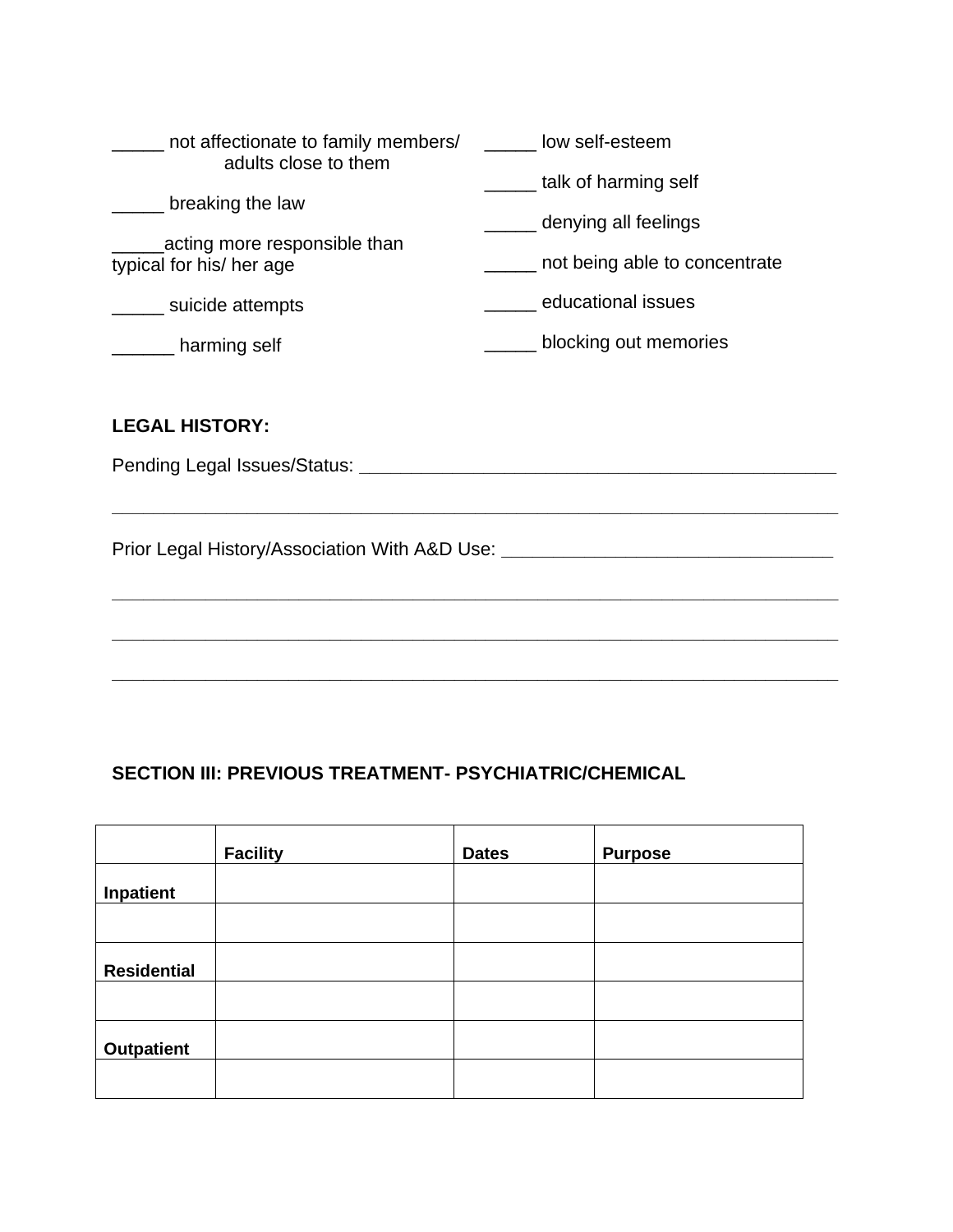**ALCOHOL AND NON-PRESCRIBED DRUG USE:** (if Yes, please specify below.)

| Have you ever used alcohol?                                                   | Yes | <b>No</b> |
|-------------------------------------------------------------------------------|-----|-----------|
|                                                                               |     |           |
|                                                                               |     |           |
| Have you ever used non-prescription drugs?                                    | Yes | No        |
|                                                                               |     |           |
|                                                                               |     |           |
| Have you ever used nicotine?                                                  | Yes | No        |
|                                                                               |     |           |
|                                                                               |     |           |
| Have you ever abused alcohol or non-prescription drugs?                       | Yes | No        |
| Have you ever used or abused prescribed drugs?                                | Yes | No        |
| Has drinking or drug use affected your work, school, or family life? Yes      |     | No        |
| Have you ever thought you should cut down on your drinking or drug use?       |     |           |
|                                                                               | Yes | No        |
| Have you ever been annoyed by others' criticism of your drinking or drug use? | Yes | No        |
| Have you ever felt guilty about drinking or drug use?                         | Yes | No        |
| Do you have a morning "eye opener?"                                           | Yes | <b>No</b> |
| (explain)                                                                     |     |           |

**\_\_\_\_\_\_\_\_\_\_\_\_\_\_\_\_\_\_\_\_\_\_\_\_\_\_\_\_\_\_\_\_\_\_\_\_\_\_\_\_\_\_\_\_\_\_\_\_\_\_\_\_\_\_\_\_\_\_\_\_\_\_\_\_\_\_\_\_\_\_**

**\_\_\_\_\_\_\_\_\_\_\_\_\_\_\_\_\_\_\_\_\_\_\_\_\_\_\_\_\_\_\_\_\_\_\_\_\_\_\_\_\_\_\_\_\_\_\_\_\_\_\_\_\_\_\_\_\_\_\_\_\_\_\_\_\_\_\_\_\_\_**

**\_\_\_\_\_\_\_\_\_\_\_\_\_\_\_\_\_\_\_\_\_\_\_\_\_\_\_\_\_\_\_\_\_\_\_\_\_\_\_\_\_\_\_\_\_\_\_\_\_\_\_\_\_\_\_\_\_\_\_\_\_\_\_\_\_\_\_\_\_\_**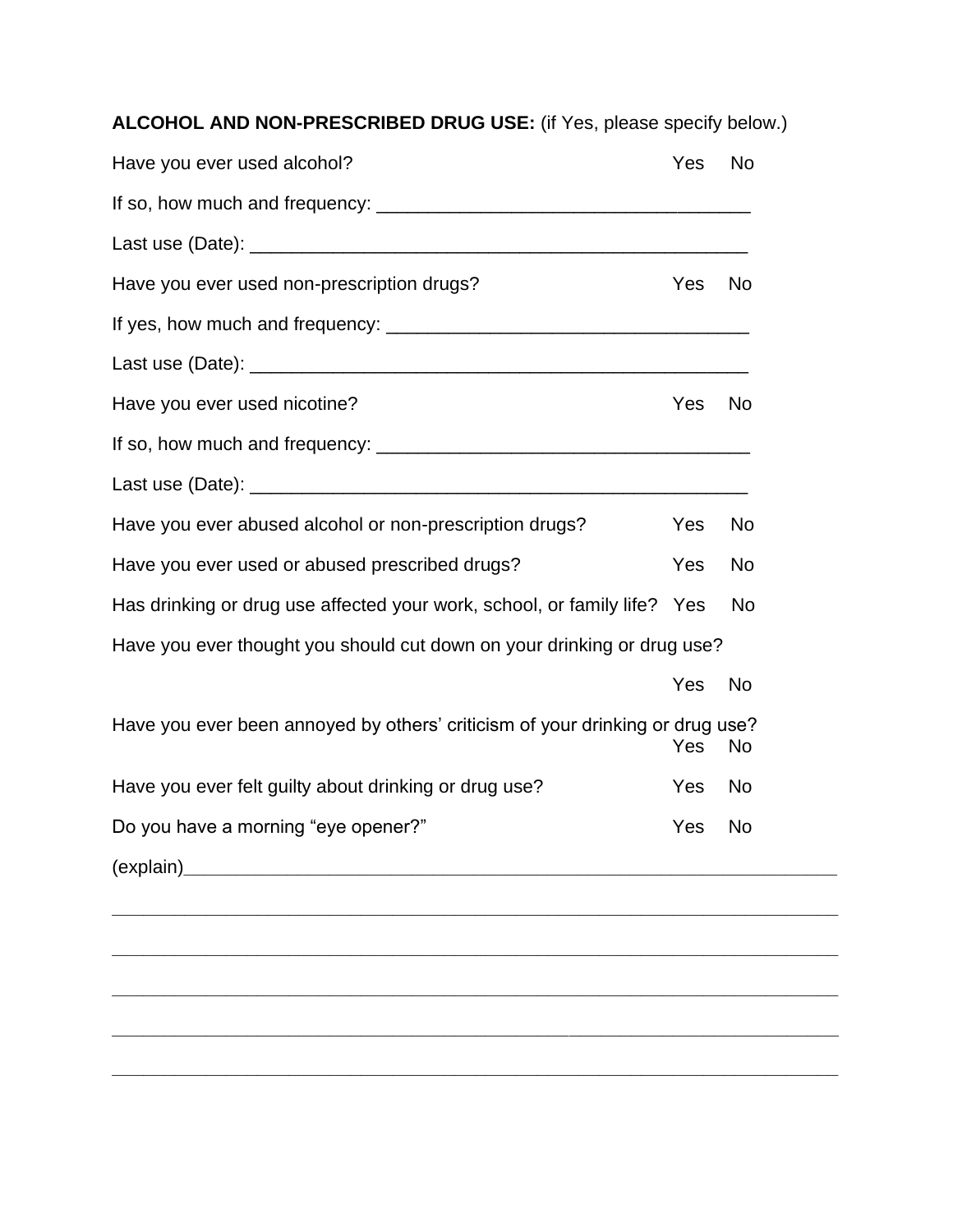# **MEDICAL HISTORY/HOSPITALIZATIONS:**

| Yes          | No  | Medical emergencies (Seizures, stop breathing, blackouts, etc.)           |  |  |  |  |  |
|--------------|-----|---------------------------------------------------------------------------|--|--|--|--|--|
| Yes          | No  | Active infections (AIDS, Strep, Staph, Pneumonia, Hepatitis, etc.)        |  |  |  |  |  |
| Yes          | No. |                                                                           |  |  |  |  |  |
| Yes          | No  | Previous hospitalizations or major surgeries (Surgery type, date/year,    |  |  |  |  |  |
| Yes<br>life? | No  | Have you ever suffered from any kind of brain trauma at any point in your |  |  |  |  |  |

**\_\_\_\_\_\_\_\_\_\_\_\_\_\_\_\_\_\_\_\_\_\_\_\_\_\_\_\_\_\_\_\_\_\_\_\_\_\_\_\_\_\_\_\_\_\_\_\_\_\_\_\_\_\_\_\_\_\_\_\_\_\_\_\_\_\_\_\_\_**

# **MEDICATIONS:**

| Medication<br>(prescribed or<br>over-the-<br>counter) | Intended Use<br>(why are you<br>taking this<br>med) | Prescribed<br>Dosage and<br>Frequency | Actual<br>Dosage and<br>Frequency | Last<br>Dose | Prescribing<br>Physician |
|-------------------------------------------------------|-----------------------------------------------------|---------------------------------------|-----------------------------------|--------------|--------------------------|
|                                                       |                                                     |                                       |                                   |              |                          |
|                                                       |                                                     |                                       |                                   |              |                          |
|                                                       |                                                     |                                       |                                   |              |                          |
|                                                       |                                                     |                                       |                                   |              |                          |
|                                                       |                                                     |                                       |                                   |              |                          |

If you are planning to attend one of our intensives, do you have any special dietary

**\_\_\_\_\_\_\_\_\_\_\_\_\_\_\_\_\_\_\_\_\_\_\_\_\_\_\_\_\_\_\_\_\_\_\_\_\_\_\_\_\_\_\_\_\_\_\_\_\_\_\_\_\_\_\_\_\_\_\_\_\_\_\_\_\_\_\_\_\_**

**\_\_\_\_\_\_\_\_\_\_\_\_\_\_\_\_\_\_\_\_\_\_\_\_\_\_\_\_\_\_\_\_\_\_\_\_\_\_\_\_\_\_\_\_\_\_\_\_\_\_\_\_\_\_\_\_\_\_\_\_\_\_\_\_\_\_\_\_\_**

needs or requests?